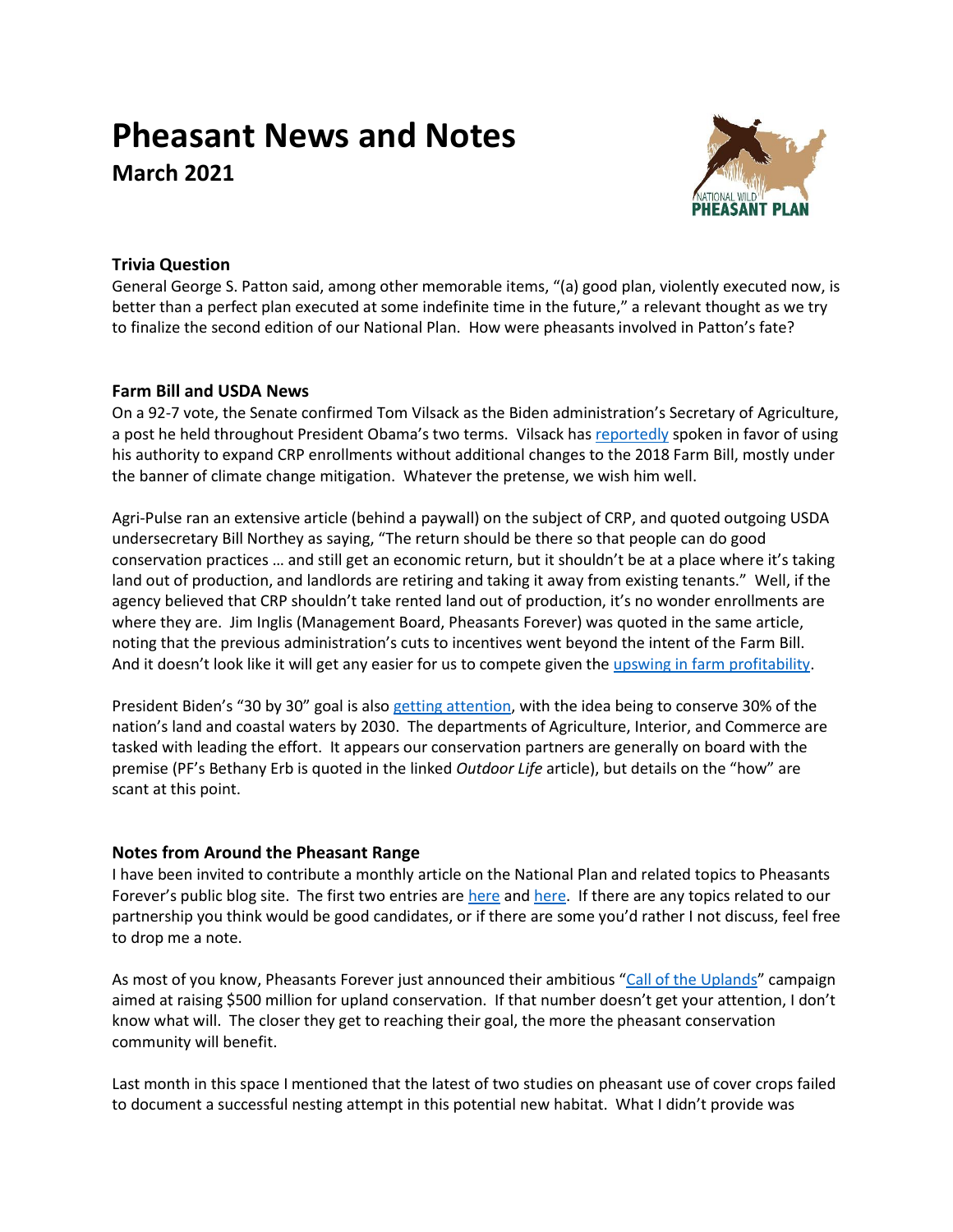context – as in, beyond these two early studies, there is still a lot we don't know about how cover crops might affect pheasant ecology and numbers. Cover cropping and other practices being developed under the "regenerative agriculture" objective are rapidly evolving and could end up turning out well for pheasants and other wildlife. Then again, they might not. More than likely, as with every other land use change under the sun, some species will benefit and others will suffer, and it is simply too soon to tell which side of the ledger pheasants will end up on (in my opinion). Hopefully the research community will keep chipping away at it and help us find some firmer ground.

Last month I also mentioned some new research on pesticides in Minnesota. Thanks to Todd Bogenschutz (Technical Committee, Iowa) for reminding me to include a link to [more details about that](https://files.dnr.state.mn.us/wildlife/research/summaries/2018/habitats/2018habitat001.pdf)  [work.](https://files.dnr.state.mn.us/wildlife/research/summaries/2018/habitats/2018habitat001.pdf)

You might recall that South Dakota began a large marketing and advertising push last summer to promote their pheasant hunting opportunities. The results of this effort were shared at a recent Commission meeting. They spent \$662,000 on the campaign, split 50/50 between the Department of Game, Fish and Parks and the Department of Tourism. Based on trackable paid media like digital banners, social and paid search, they generated an estimated \$643,000 in license sales in 2020. After accounting for the estimated economic activity generated, the state's return-on-investment for the campaign was estimated at 3.15:1. The campaign will continue for the next two years. Thanks to Travis Runia (Technical Committee, South Dakota) for the heads-up.

#### **Pheasant-relevant Media**

[Upland birds are disappearing, but a \\$500 million campaign aims to change that](https://gearjunkie.com/pheasants-quail-forever-call-of-uplands) [Hunting with Kristi Noem: South Dakota governor says sport 'keeps me grounded'](https://www.foxnews.com/media/kristi-noem-hunting-keeps-me-grounded-south-dakota-governor) [Dodge City CVB announces Rooster Roundup, Bounty Bird winners](https://www.dodgeglobe.com/story/news/2021/03/02/dodge-city-cvb-announces-rooster-roundup-bounty-bird-winners/6884151002/) [A-maze-ing pheasants have two ways of navigating](https://www.sciencedaily.com/releases/2021/02/210225082558.htm) [Most U.K. pheasants sold for food 'contain lead shot'](https://www.bbc.com/news/science-environment-56158777) [Science can save the future of upland game](https://projectupland.com/hunting-conservation/science-can-save-the-future-of-upland-game/?emci=29ca492e-4678-eb11-85aa-00155d43c992&emdi=1d7aca93-7578-eb11-85aa-00155d43c992&ceid=1730541) [\\$1 billion in P-R funds sent to state wildlife agencies](https://www.fws.gov/news/ShowNews.cfm?ref=$1-billion-sent-to-state-wildlife-agencies-bolstering-conservation-&_ID=36849) [New evidence shows fertile soil gone from midwestern farms](https://www.npr.org/2021/02/24/967376880/new-evidence-shows-fertile-soil-gone-from-midwestern-farms) [How carbon may become another crop for farmers](https://www.agriculture.com/farm-management/programs-and-policies/how-carbon-may-become-another-crop-for-farmers) [2021 is an economic game-changer for farmers](https://www.agriculture.com/farm-management/business-planning/2021-is-an-economic-game-changer-for-farmers) [Optimally promoting biodiversity in agricultural landscapes](https://phys.org/news/2021-03-optimally-biodiversity-agricultural-landscapes.html)

Also, Travis Runia also found a *[National Geographic](https://www.nationalgeographic.com/environment/article/widely-used-insecticides-may-be-a-threat-to-mammals-too)* article on neonic pesticides that mentions some South Dakota pheasant work on the topic. It is behind a registry wall, but if you'd rather see the article without registering, I could probably help you out. Thanks, Travis!

## **Recent Literature**

[Hernandez, F. 2021. The colors of quail science. Wildlife Society Bulletin \(early online version\).](https://doi.org/10.1002/wsb.1153)

[Beardsworth, C. E., M. A. Whiteside, P. R. Laker, R. Nathan, Y. Orchan, S. Toledo, J. L. van Horik, and J. R.](https://doi.org/10.1111/ele.13694)  Madden. 2020. Is habitat selection in the wild shaped by individual-level cognitive biases in [orientation strategy? Ecology Letters \(early online version\).](https://doi.org/10.1111/ele.13694)